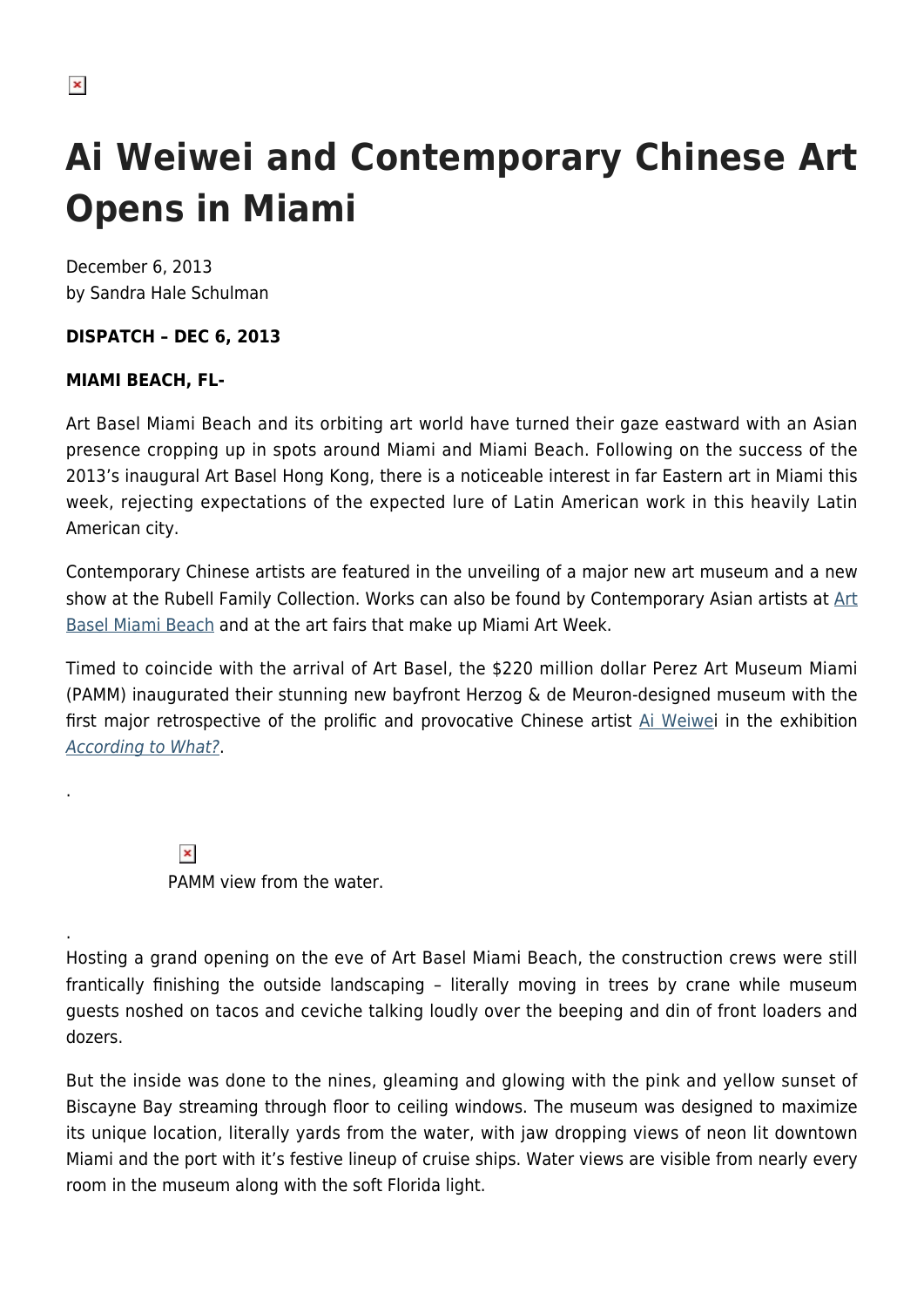Thom Collins, Director of PAMM stated "PAMM serves one of the most diverse and rapidly growing communities in the country. Weiwei's focus on cultural identity, human rights, and the impact of social and economic instability draws direct parallels to the experiences of many people living in Miami. We are actively participating in a cultural dialogue that has impact here at home and around the world."

> $\pmb{\times}$ Ai Weiwei self portrait.

Weiwei has emerged as a leader among Chinese artists and activists since returning to China in 1993, after spending a decade in the United States. He was arrested in 2011 for his activities, but has continued to create controversial work while under constant surveillance.

The wildly diverse work in the show – huge bronze Zodiac heads, photographs, wooden box sculptures, stacks of bicycle wheels, and two enormous bowls of pearls – comment on culture and class and abnormal use of everyday objects.

Wooden stools tumble into a giant wheel, holes cut into aligned boxes track the phases of the moon, stacks of rusted rebar rest in waves on the floor. But the materials take on an unexpected emotional resonance when they reveal themselves to be the stools of political prisoners, the view of the moon as seen through a jail cell, the steel rod remains of a school felled by an earthquake.

 $\pmb{\times}$ "Rebar" by Ai Weiwei.

.

.

.

.

The other half of the Chinese contemporary art invasion in Miami comes from the opening of ["28](http://rfc.museum/) [Chinese" at the Rubell Family Collection](http://rfc.museum/) contemporary art foundation. The collection is housed in a 45,000 square foot building in the Wynwood arts district in Miami.

One of the biggest power couple collectors in the world, Mera and Don Rubell, unveiled a major exhibition of collected works by 28 contemporary Chinese artists. who were selected by the couple in a series of six research trips and around 100 studio visits that took place between 2001 and 2012.

Studios in Beijing, Chengdu, Guangzhou, Hangzhou, Hong Kong, Shanghai and Xi'an were visited in the Rubell's quest to find emerging contemporary artists. Their acquisition alone brings these artist to international prominence or reinforces their position, such as in the case of Weiwei.

"28 Chinese" presents paintings, photographs, sculptures and video installations. This will be the first exhibition in North America for many of these artists. The oldest artist in the exhibition was